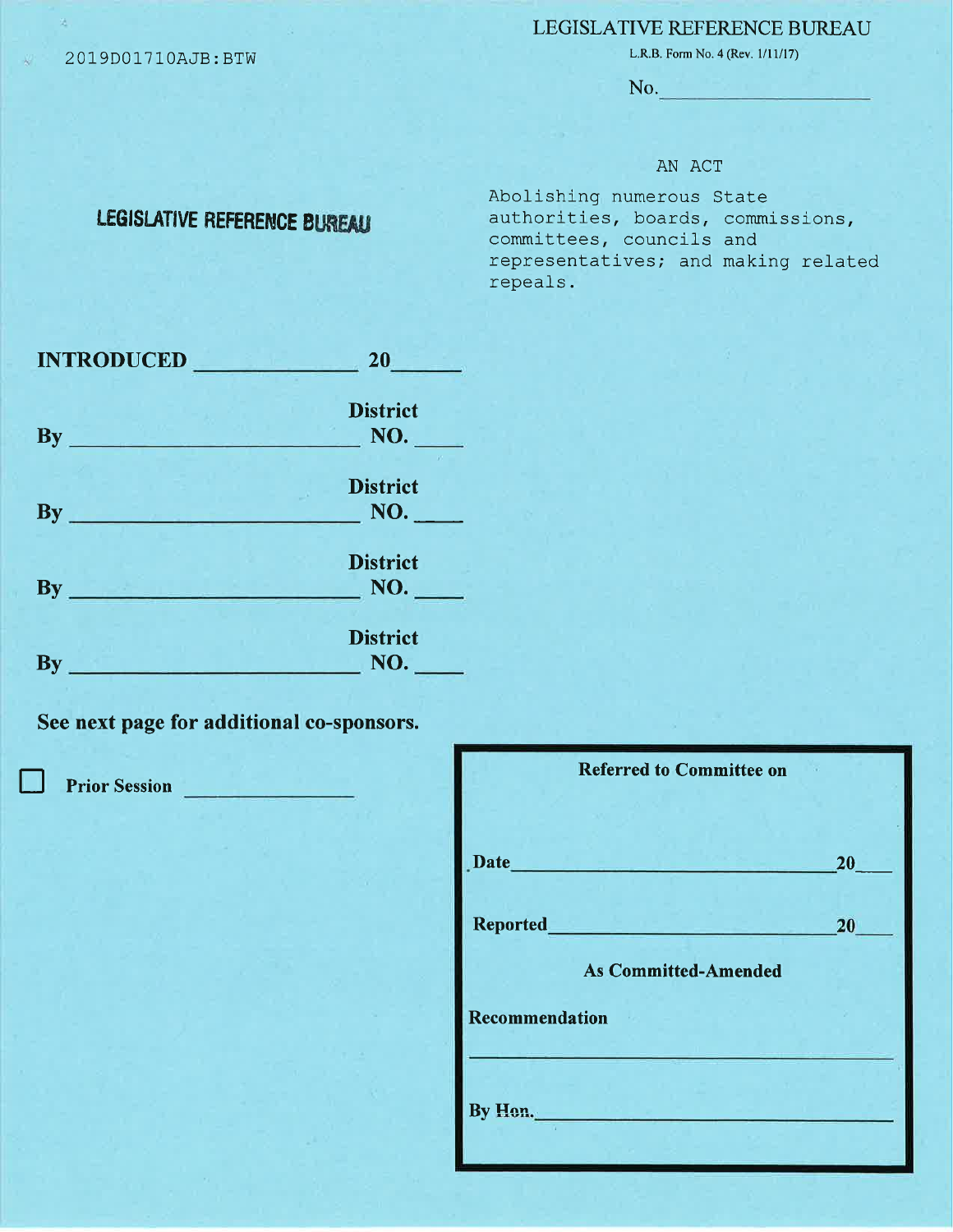$\sim$ 

## AN ACT

| 1<br>$\overline{2}$<br>3 | Abolishing numerous State authorities, boards, commissions,<br>committees, councils and representatives; and making related<br>repeals. |
|--------------------------|-----------------------------------------------------------------------------------------------------------------------------------------|
| 4                        | The General Assembly of the Commonwealth of Pennsylvania                                                                                |
| 5                        | hereby enacts as follows:                                                                                                               |
| 6                        | Section 1. State authorities, boards, commissions, committees,                                                                          |
| 7                        | councils and representatives abolishment.                                                                                               |
| 8                        | The following State authorities, boards, commissions,                                                                                   |
| 9                        | committees, councils and representatives, as established by law,                                                                        |
| 10                       | are abolished:                                                                                                                          |
| 11                       | The Advisory Committee on Probation within the<br>(1)                                                                                   |
| 12                       | Pennsylvania Board of Probation and Parole.                                                                                             |
| 13                       | The Industrial Resource Center Strategic Advisory<br>(2)                                                                                |
| 14                       | Board within the Department of Community and Economic                                                                                   |
| 15                       | Development.                                                                                                                            |
| 16                       | The Interstate Rail Passenger Advisory Council<br>(3)                                                                                   |
| 17                       | created under the Interstate High Speed Rail Passenger                                                                                  |
| 18                       | Network Compact.                                                                                                                        |
|                          |                                                                                                                                         |

 $\sim$  19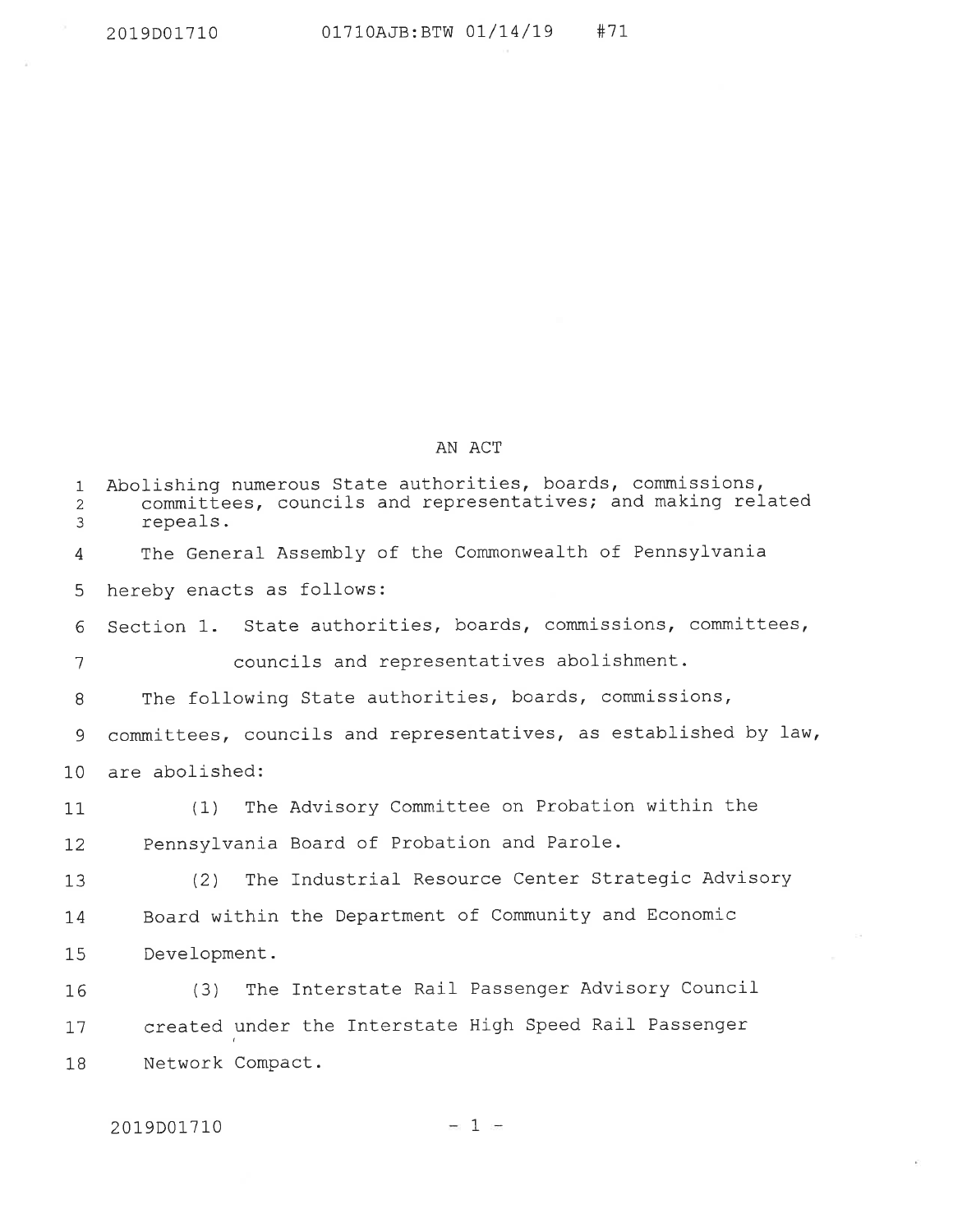1 2 3 4  $5$ 6 7 8 9 10 11 I2 13 1,4 15 L6 I1 18 L9 20 2L 22 23 24 25 26 21 28 29 30 (4) The joint committee to review the cost-of-living supplements under 24 Pa.C.S.  $\$$  8348 (relating to supplemental annuities) and 71 Pa.C.S.  $S$  5708 (relating to supplemental annuities). (5) The Weather Modification Board within the Department of Agriculture. (6) The Pennsylvania public Tel\_evision Network Commission. (7) The Pennsylvania Quality Leadership Awards Council. (8) The Small Business Advocacy Council within the Department of Community and Economic Development. (9) The Tobacco use prevention and cessation Advisory Committee within the Department of Health. Section 2. Repeals. Repeals are as follows: (1) The General- Assembly declares that the repeals under paragraph (2) are necessary to effectuate the provisions of this act. (2) The following acts and parts of acts are repealed:  $(i)$  Section 214 of the act of August 5, 1941 (P.L.752, No.286), known as the Civil Service Act. (ii) Section 3 of the act of January 19,  $(1968)$  1967 (P.L.IA24, No.449), entitled "An act providing temporarily for the regulation and licensing of rainmaking activities; creating a Weather Modification Board within the Department of Agriculture and defining its powers and duties; imposing powers and duties on the Department of Agriculture and certain other State agencies; and providing penalties." (iii) sections 2 and 3 of the act of November 20,

2019D01710 - 2 -